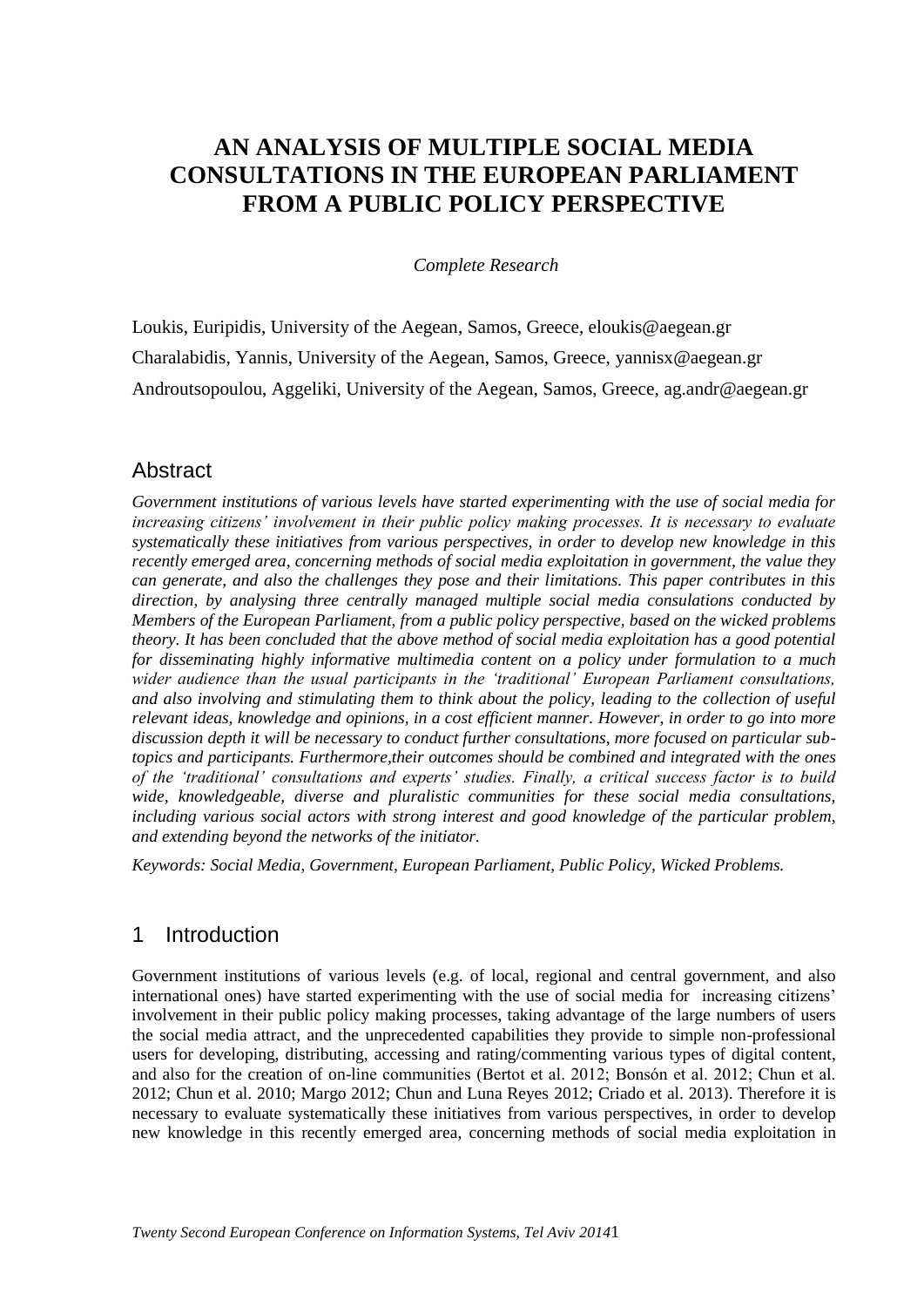government, their impact and value, and also the challenges they pose and their limitations, which will enable a mature and effective utilization of social media by government agencies (Chun and Luna Reyes 2012; Criado et al. 2013).

This paper contributes in this direction, by analysing from a public policy perspective three multiple social media consulations, which have been conducted by Members of the European Parliament, using the method and the technological infrastructure proposed by Charalabidis and Loukis (2012). In particular, this method aims to enable a wide involvement of many and diverse social actors in a policy consultation, through the combined exploitation of multiple social media, with each of them attracting different groups of citizens. In order to make this more efficient, it uses the application programming interfaces (APIs) of the targeted social media, initially for the automated posting of relevant content to all of them simultaneously, in order to initiate and stimulate discussion on the particular policy, and then for the automated retrieval from them of data on citizens" interactions with this posted content (e.g. views, likes, comments). These tasks are performed by a central ICT platform, which also makes advanced processing of the collected interaction data, such as calculations of various analytics, and opinion mining for extracting the main topics mentioned by citizens and the corresponding sentiments (positive or negative), aiming to support drawing conclusions from them, which are useful for public policy formulation. The context in which the above method is applied is quite interesting, due to the long and extensive debate about the European Union (EU) "democratic deficit" (see for instance Chryssochoou (2007)), one of its main dimensions being the limited accessibility of its main institutions to the ordinary citizens; therefore it is interesting to examine to what extent the combined exploitation of multiple social media can contribute to reducing this deficit.

Since the social problems that the public policies of various levels" government agencies (including the European Parliament) aim to address are usually "wicked", our analysis of these multiple social media consultations from a public policy perspective is based on wicked problems theory (described in section 2.2): it assesses to what extent are these consultations useful for identifying the main elements of the social problem that the particular public policy aims to address (issues, solutions, advantages, disadvantages), which are perceived by various stakeholders" groups, for revealing similarities and differences among them, and for facilitating synthesis and convergence. This important perspective of social media use by government agencies has not been investigated by previous literature.

The research presented in this paper has been conducted as part of project PADGETS ("PolicyGadgets Mashing Underlying Group Knowledgein Web 2.0 Media" – http://www.padgets.eu), which has been partially funded by the "ICT for Governance and Policy Modelling" research initiative of the EU.

The paper is structured in seven sections. In the following section 2 the background of our research is presented. The organization of our three policy consultations are described in section 3, followed by methodology we followed for their analysis in section 4, and the results of it in section 5. Finally, in section 6 the conclusions are summarized and future research directions are proposed.

# 2 Background

### **2.1 Social Media in Government**

Previous literature has extensively analysed the great potential of social media for supporting, enhancing and transforming critical government functions, and offering to government agencies big opportunities to: i) increase citizens" participation and engagement, providing to more groups of modern societies a voice in debates on public policies development and implementation; ii) promote transparency and accountability, and reduce corruption, enabling governments to open up large quantities of activity and spending related data, and at the same time enabling citizens to collectively take part in monitoring the activities of their governments; iii) proceed to public services co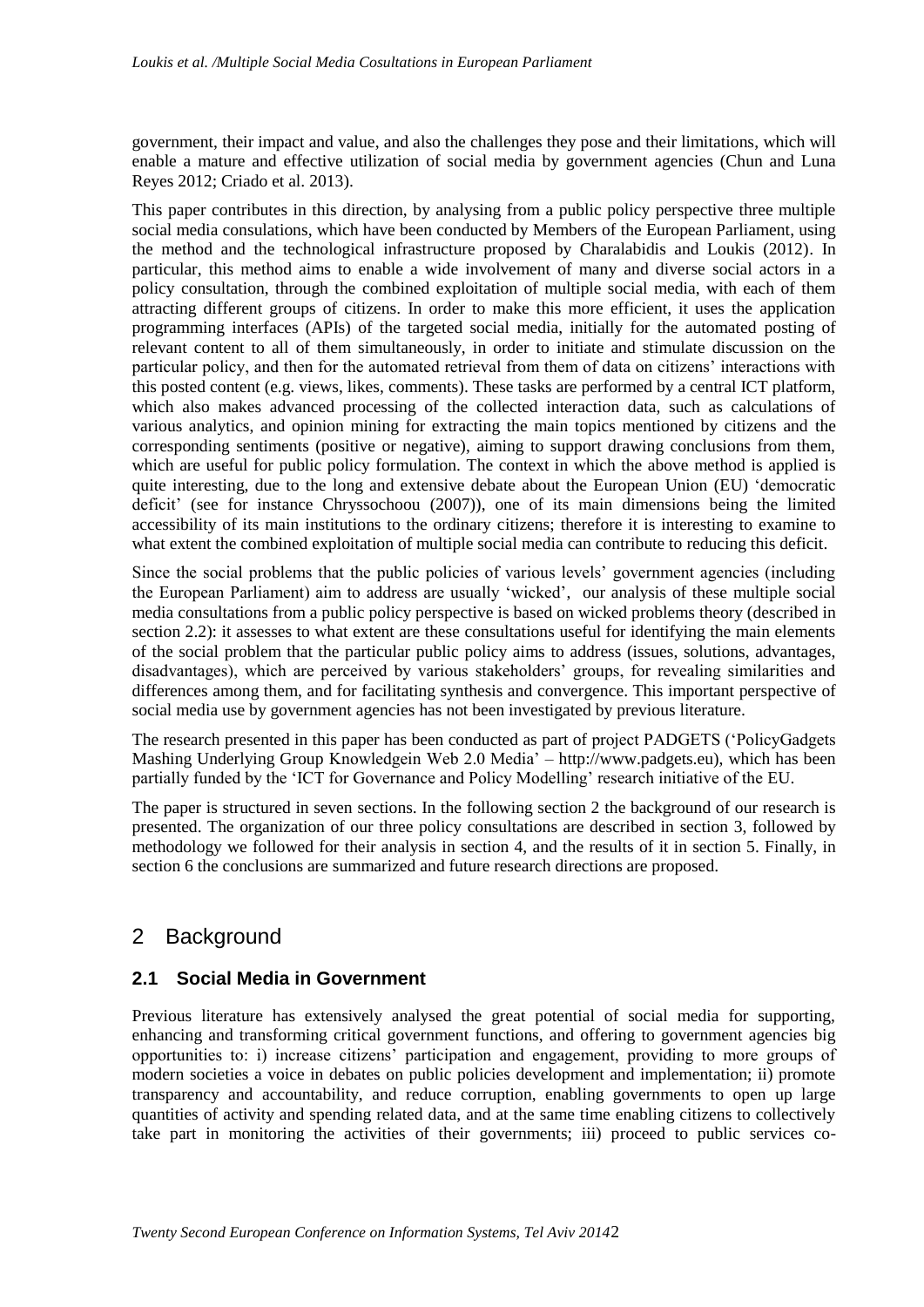production with citizens, enabling government agencies and the public to develop and design jointly government services; iv) exploit citizens" knowledge and talent in order to develop innovative solutions to the increasingly serious and complex societal problems (Bertot, Jaeger and Hansen 2012; Bertot, Jaeger and Grimes 2012; Bonsón et al. 2012; Linders 2012; Margo 2012).

Social media can drive important innovations in both internal operations of government agencies and the ways they interact with the public outside their boundaries, and transform government"s behavior and practices in information sharing and service provision, change the decision making patterns in all levels of government, and facilitate policy changes based on vast input from the citizens (Criado et al. 2013). They can lead to the creation of new models and paradigms in the public sector: i) social media-based citizen engegement models, ii) social media-based data generation and sharing models, and iii) social-media based collaborative government models (Chun and Luna Reyes 2012). Previous research in the domain of private sector innovation has revealed that the exchange of knowledge and opinions among individuals with different education, expertise and experience promotes innovation, and that ICT (and especially Internet-based ones) can greatly facilitate and support this exchange (Nerkar and Paruchuri 2005; Cassiman and Veugelers 2006; Thomke 2006; Meyer 2010). Also, previous research on creativity has emphasized the importance of diverse social networks, since generating creative ideas is often the result of novel combinations of different perspectives that individuals are exposed to via social interaction (Garfield et al. 2001; Perry-Smith and Shalley 2003; Wu and Chang 2013). Therefore, taking into account that the development of public policy for addressing a social problem usually includes the creative design of innovative actions for managing various dimensions of it, we expect that the exploitation of social media by government agencies for conducting consultations with citizens can contribute to the formulation of highly innovative policies.

In this direction there is previous literature arguing that the capabilities offered by social media for a wide and low cost application by government agencies of the 'crowdsourcing' ideas' (Brabham 2008) and 2012; Howe 2008) can be highly useful for public policy making. These Web 2.0 platforms enable government agencies to mine useful fresh ideas from large numbers of citizens concerning possible solutions to social needs and problems, new public services or improvements of existing ones, or other types of innovations (Bovaird 2007; Lukensmeyer and Torres 2008; Nam 2012; Linders 2012). This can facilitate the adoption of open innovation ideas (Laursen and Salter 2006; Chesbrough 2003; Chesbrough and Crowther 2006; Chesbrough and Appleyard 2007; Enkel et al. 2009) in the public sector, which can lead to more innovative and socially-rooted public policies (Hilgers & Ihl 2010).

Another parallel research stream is dealing the impact of social media on political communication in general, focusing mainly on election campaigns (Schweitzer 2008; Wattal et al. 2010; Larsson and Moe 2011 and 2013; Larsson 2013; Vergeer and Hermans 2013). The main question it investigates is whether e-campaigning transforms and substitutes the patterns of offline electioneering (innovation hypothesis) or replicates them (normalization hypothesis). According to the 'innovation hypothesis' the media-specific features of ICT (hypertextuality, interactivity, multimedia and information capacity) lead to fundamental changes in the practices and patterns of electioneering and in the political communication in general, offering opportunities to revitalize the ideals of democratic discourse. On the contrary according to the "normalization hypothesis" the way ICT are used are shaped by the existing campaign tactics, established power and resource relations, or traditional cultural values; therefore online campaigning leads not to a revolution but rather to a reinforcement of typical offline practices and patterns of political communication. Schweitzer (2008) has elaborated the innovation hypotheses by defining six dimensions of ICT-driven innovation in political communication (that can be viewed as sub-hypotheses of the innovation hypothesis); three of them are at the "structural level": more efficient, rapid and extensive dissemination of information from politicians to citizens, more dialogue and interaction among them, and more customization of political messages; the other three are at the political communication "content level": more substantial policy discussions, more decentralized and less candidate-focused approach in political communication, and more "positive style" with fewer political attacks. It should be mentioned that most of the empirical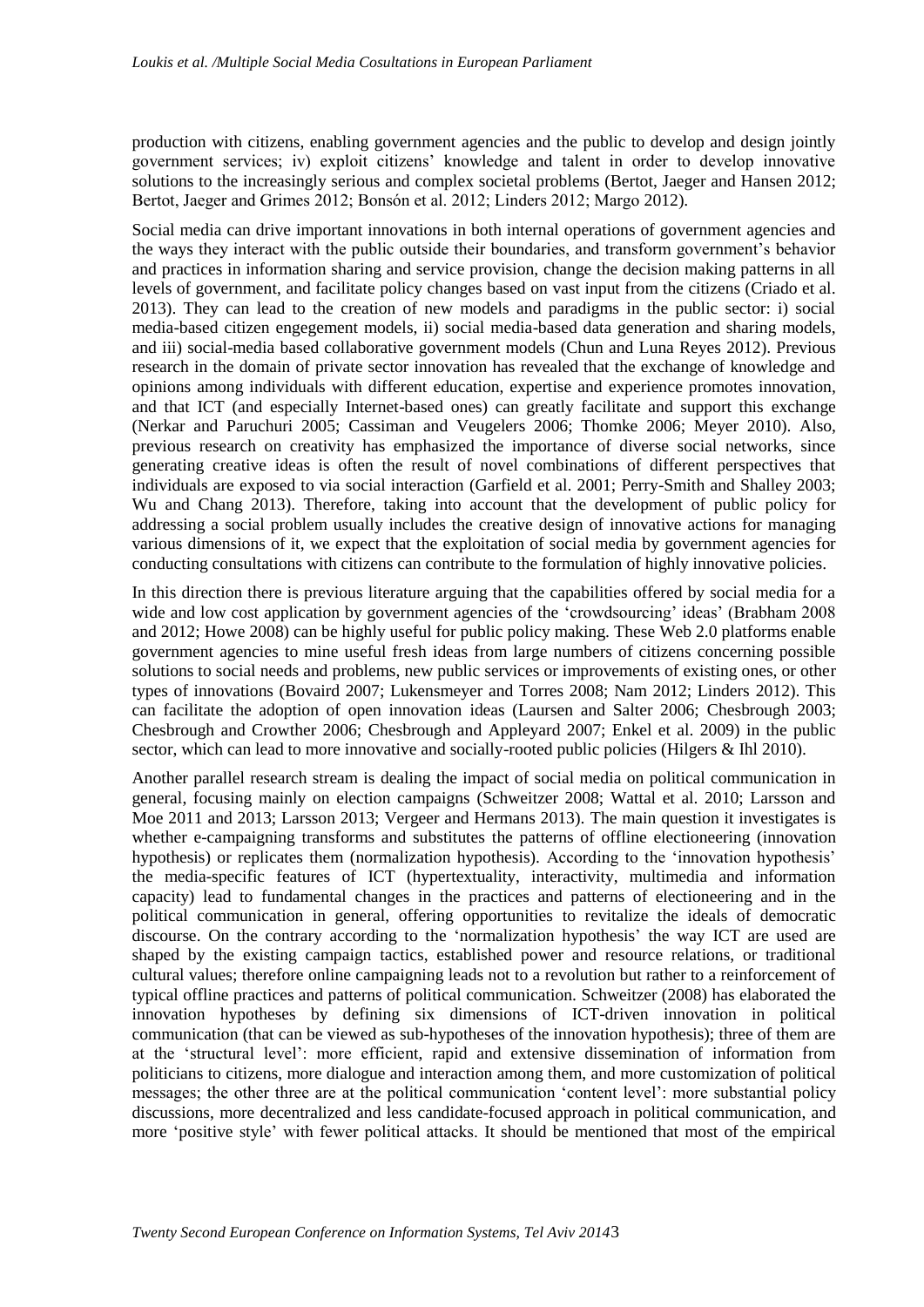studies that have been conducted concerning the above questions support mainly the normalization hypotheses (though in most of them it is mentioned that this might be because we are still in the initial stages of the utilization of various kind of ICT (e.g. websites, social media) in election campaigns and political communication in general, so we are far from exploiting their full potential); however, some studies have found some first evidence supporting the innovation hypothesis (e.g. the abovementioned study of Wattal et al. (2010) based on data from the USA 2008 presidential campaign has found evidence that the Internet has reduced the (financial) "barriers to entry" in politics, serves to "level the playing field", so it may foster a new generation of politicians who ignore traditional "big money" tactics in favor of grassroots campaigns).

Therefore extensive research needs to be conducted concerning the exploitation of the above potential of social media by government agencies and politicians, and the benefits/value from them; this research should aim at the development of effective methods and practices for this purpose, and at understanding better their impact and value, to what extent they lead to innovation or normalization, and also the challenges they pose and their limitations (Chun and Luna Reyes 2012; Criado et al. 2013). Our study makes a contribution in this direction, as it examines the benefits/value generated by a novel method of social media exploitation in government (automated use of multiple social media from a central ICT platform through their APIs see Charalabidis and Loukis (2012)) from a public policy perspective.

### **2.2 Wicked Problems Theory**

Public policies designed and implemented by government agencies of all levels (e.g. of local, regional and central government, and also international ones) aim to address various types of social problems. Previous literature has analysed the inherent high complexitiesof social problems. In a highly influential paper Rittel and Weber (1973) theorize that social problems are usually "wicked", because they lackclear and widely agreed definition and objectives. Our societies have become more heterogeneous and pluralistic in terms of culture, values, concerns and lifestyles, and this has serious effects on their perceptions of social problems and on the methodology of addressing them: social problems have many stakeholders with different and heterogeneous problem views, concerns and expectations, so they lack clear and widely agreed definition and objectives that can be adopted as criteria for identifying and evaluating possible solutions. For these reasons these wicked social problems cannot be solved by using the previously established "first generation" methods, which are based on mathematical optimization algorithms, because the latter do need clear and widely agreed definition and objectives. So Rittel and Webber (1973) suggest that these wicked social problems require "second generation" methods, which include:

- a first stage of consultation among problem stakeholders, aiming to formulate a shared definition of the problem and the relevant objectives to be achieved,
- and then a second stage of mathematical analysis of the well-defined at this stage problem, using various optimization algorithms.

In the first stage it is necessary to conduct extensive discourse and negotiation among the stakeholders of the social problem, in which each of them expresses their views, opinions, concerns and expectations with respect to the problem, and similarities and differencesare identified and discussed further, performing several cycles of this process if required, in order to achieve finally a synthesis and convergence, and formulate a shared definition of the problem and the particular objectives to be achieved.

Subsequent research on this "second generation" approach to the wicked social problems has revealed that its critical first stage can be greatly supported by the use of appropriate information systems, which are referred to as 'issue-based information systems' (IBIS) (Kunz and Rittel 1979; Conklin and Begeman 1989; Conclin 2003). These systems allow stakeholders to enter the following four types of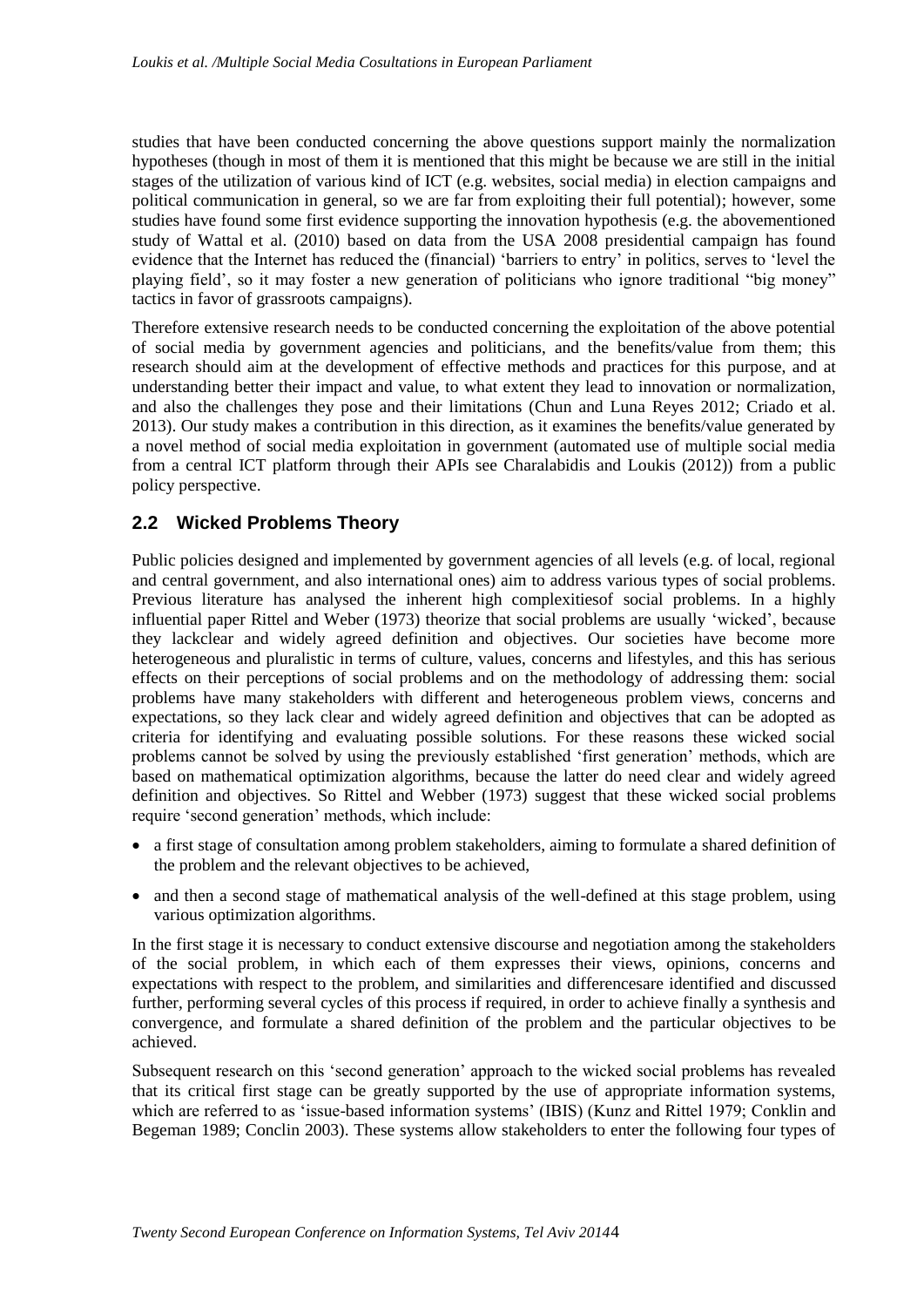elements, which are regarded as the basic "ontology" of a consultation (i.e. the main types of entities that a consultation includes): "topics" (defined as broad discussion areas), "questions/issues" (defined as particular problems to be addressed within a discussion topic), "ideas" (defined as possible alternative solutions for addressing the above questions/issues), and also positive and negative 'arguments' (defined as positive and negative evidence or viewpoints that respectively support or object to ideas).

Therefore it is important to assess to what extent ICT-based policy consultations (using different ICT tools) conducted by government agencies of various levelsare useful for addressing the abovementioned inherent complexity of the corresponding wicked social problems: for identifying the above four types of elements of them, which are perceived by various stakeholders' groups, for revealing similarities and differences among them, and for facilitating synthesis and convergence.

## 3 Policy Consultations Organization

Three pilot multiple social media policy consultations were organised in cooperation with three Greek Members of the European Parliament (MEPs), using the method and the technological infrastructure proposed by Charalabidis and Loukis (2012). They all concerned the use of multiple social media for consultations about the policies that should be adopted by the European Parliament for addressing specific problems; the first two of them for managing two negative situations:

- a milder one, the underrepresentation of women executives in the higher management of enterprises,
- and a severe one, the socio-economic crisis that the societies of the Southern European countries are facing,

while the third one for the exploitation of an important positive opportunity for the society:

• the exploitation of renewable energy sources, and especially wind power, for improving capacity in energy production.

The above three MEPs undertook the role of initiators of the consultations, and their existing personal accounts in three different social media platforms (Facebook, Twitter, Blogger) were used to activate and involve various interested social actors. The following process was followed for the organization of the consultations:

a) The first step was the presentation of this concept of multiple social media consultation to several Greek MEPs.

b) For the three MEPs who were eventually interested and willing to participate, we proceeded to a more detailed presentation of the concept and the supporting central ICT platform to their Assistants. Then the main topics of the consultations were selected in cooperation with them, so that on one hand they reflect current debates and priorities of the European Parliament, and on the other hand satisfy our objectives (as we wanted to have policy consultations both on the management of negative situations of various levels of severity, and also on the exploitation of positive opportunities).

c) For each consultation the targeted community was initially built, by enhancing the already established social networks of the MEPs in the employed social media platforms (Facebook, Twitter, Blogger), and by identifying and inviting additional groups interested in the particular topic. These groups were contacted (by e-mail, phone, or social media) and asked to be involved, both by propagating the initial messages and content of the consultation to other groups and individuals who might be interested, and also by contributing messages and content. The communities of the first and third pilot were built in Greece, but for second pilot, due to its nature, we decided to build a cross-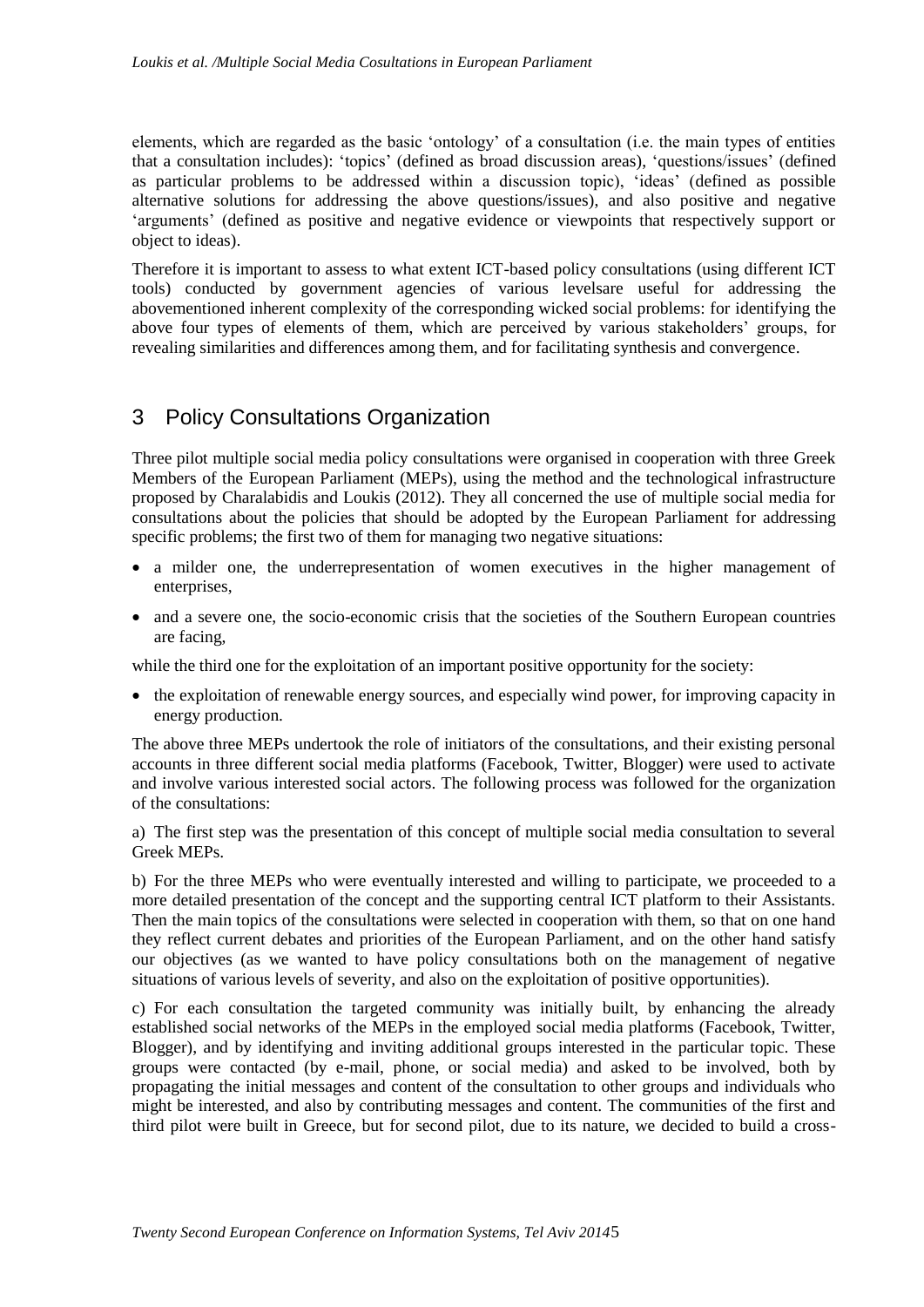national community. The rationale behind this was that since the problem to be addressed in this pilot (the socio-economic crisis in the European South) affects several countries, a consultation on it should involve a wider community representing all the affected countries. For this purpose cooperation was established between the Greek initiator MEP, two other MEPs from Italy and Spain, and also the Portuguese Socialist party and a civil society initiative currently established in Portugal. Each of them, under the coordination of the Greek side, used their own social media accounts to post simultaneously the same initial messages and content on the problem (translated in their own language), in order to initiate and stimulate discussion on it. Additionally, a blog was created in English in order to host international discussion on this problem.

d) The next step was the preparation of various forms of messages and multimedia content concerning the particular problem, such as short messages, larger texts, small surveys, photos, videos, charts with statistical figures; they aimed to introduce to the community the different aspects of the problem, and provide a basis and stimulation for its online discussion. Also, the employed social media accounts were defined and set-up in the central ICT platform.

e) Subsequently, the consultation was launched: the responsible team (consisting of Assistants of the MEP, and members of the authors' research group) started publishing the prepared messages and content on the aforementioned social media using the central ICT platform.

f) The operation of the consultations lasted fifteen days on average, and included close monitoring of users" activity daily, especially their textual inputs.

g) Finally, each consultation was concluded with analysis of participants" activity and a discussion with involved MEP's team, and their results are presented in section 5.

Moreover, all the above stages were supported by a set of dissemination activities (press releases, news articles, newsletters, banners) and physical events for boosting the social media discussion.

# 4 Consultations Analysis Methodology

As mentioned in 2.2, most public policies today aim to address "wicked" social problems (Rittel and Weber 1973), which lack clear and widely agreed definition and objectives, and have many stakeholders with different and heterogeneous problem views, values, concernsand expectations. For this reason the analysis of these multiple social media policy consultations should focus on assessing to what extent they are useful for addressing this inherent complexity of public policy making, and the most appropriate lens for this is the "Wicked Problems Theory" outlined in 2.2. Therefore our consultations" analysis methodology (shown in Table 1) assesses to what extent they are useful for reaching and involving wider audiences in a short time and at low costs; also, to what extent they are useful for identifying the main issues concerning the social problemto be targeted by the particular policy under formulation, possible solutions for addressing them, and relevant advantages - positive arguments and disadvantages - negative arguments; to what extent they reveal similarities and differences among stakeholders on the definition of the problem, the main issues, the required solutions/activities, and also their advantages and disadvantages; and finally to what extent they facilitate synthesis and convergence (at least to some extent) between the stakeholders on the above aspects.

To what extent these multiple social media policy consultations are useful/beneficial in terms of …

- reaching and involving wider audiences
- $\bullet$  time saving
- cost saving
- identifying the main issues concerning the targeted social problem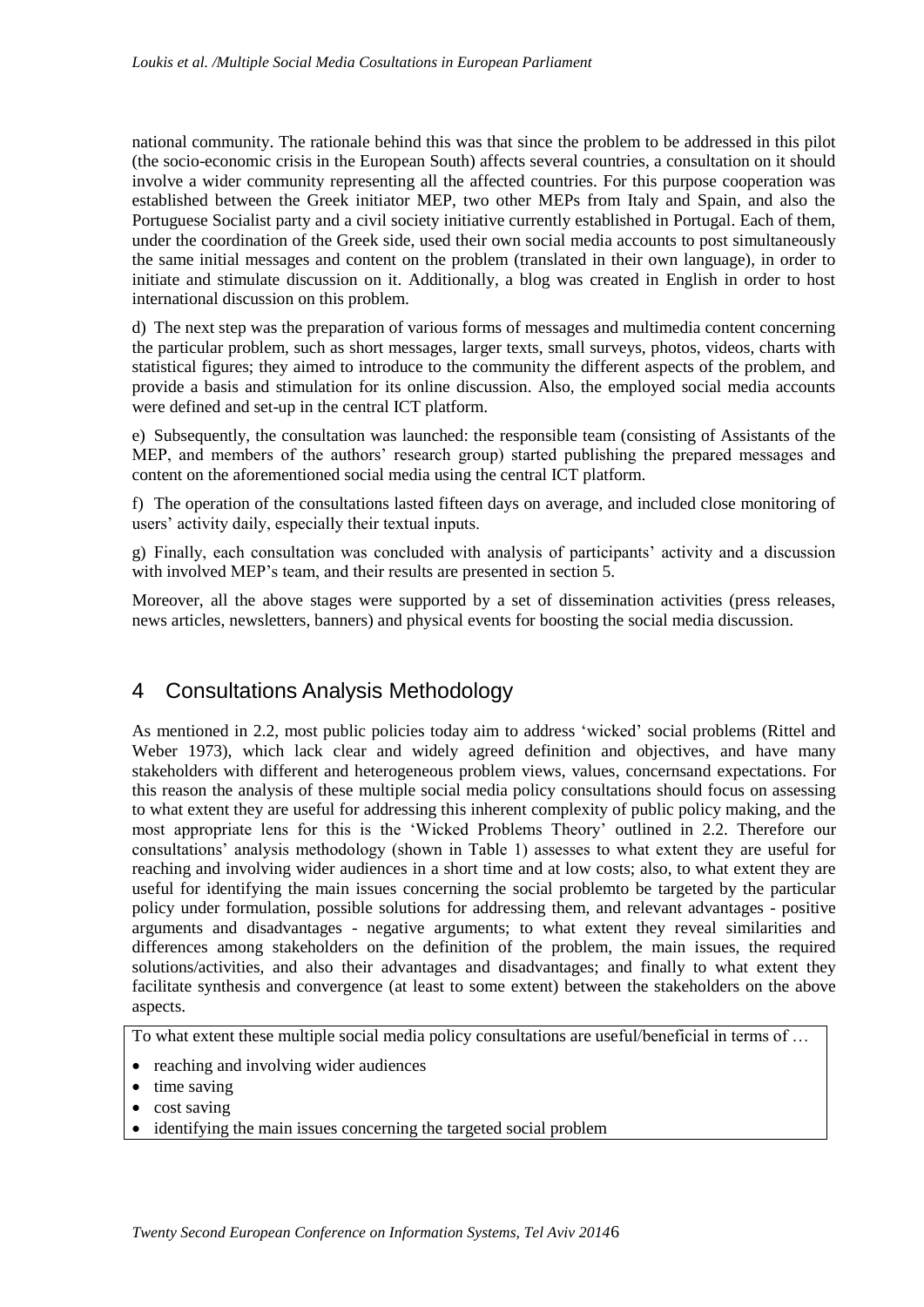- identifying possible solutions or activities for addressing these issues
- identifying relevant advantages (positive arguments) and disadvantages (negative arguments) of them
- revealing similarities and differences among stakeholder groups on the definition of the problem, the main issues, the required solutions/activities, and also their advantages and disadvantages
- facilitating synthesis and convergence (at least to some extent) among stakeholders on these aspects

#### *Table 1. Consultations Analysis Methodology*

In order to assess the above analysis dimensions, at the end of each consultation data were collected from three different sources:

a) Social Media Metrics: They were collected from the official social media accounts of the initiators MPEs and the Google analytics engine, and used in order to calculate the level of reach and engagement achieved in the consultations. The Google analytics were used to provide statistical information on the traffic in the consultation blogs; we focused on the total number of unique visitors and the countries they were coming from, the total visits and page views, and the traffic sources. With respect to the reach, it was not possible to calculate accurately the number of unique users who saw the initial messages and content of each consultation, due to the viral effects caused by the retransmissions of them in the Facebook and the Twitter. For this reason we calculated a conservative estimate of the audience reached and also a more optimistic one. The conservative estimate was calculated as the sum of the unique visitors in the consultation blogs and Facebook accounts. The more optimistic one was calculated as the sum of the unique visitors in the consultation blogs plus the numbers of followers in the Facebook and Twitter accounts. The actual audience engagement achieved was calculated as the sum of users' active reactions to the messages and content of each consultation in its social media accounts, taking into account for each social media platform the particular kind of reactions it allows. In particular, in Facebook the number of 'likes', 'shares' and 'comments' on the created posts were taken into account, in Twitter the 're-tweets', 'replies' and 'favorites' on the campaign 'tweets', and finally in Blogger the number of 'comments' submitted on the blog posts. Also, we have distinguished between two forms of reactions: "direct" ones, concerning the initial posts, and "indirect" ones, concerning their first level retransmissions (through sharing in Facebook and through re-tweeting in Twitter).

b) Textual inputs analysis: The textual inputs of the participants in each consultation (i.e. various types of comments) were retrieved and analysed in a twofold manner. First, using the opinion mining capabilities of the central ICT platform (see Charalabidis and Loukis (2012)) the main topics mentioned and the corresponding sentiments were extracted. Second, all textual inputs were examined in more detail, in order to understand better their nature, and then classified according to the typology of the wicked problems theory (section 2.2), as issues/concerns, solutions, advantages or disadvantages/barriers. Also, they were grouped according to the subject (i.e. textual inputs concerning the same subject were grouped together), and for the most frequently mentioned subjects representative textual inputs have been identified, and are mentioned in section 5.2.

c) Focus group discussions: Three separate semi-structured focus group discussions were organised with the three MEPs' teams involved in these consultations. In each of them initially were presented the results of the analyses of the above data (a) and (b) for their consultation. Then the participants were encouraged to unfold their views on the whole multiple social media consultation concept, and assess all the dimensions of our consultations analysis methodology outlined in Table 1. Each discussion lasted about one hour, was recorded with the consent of the participants, and then transcribed and coded manually using an open coding approach (Maylor and Blackmon 2005).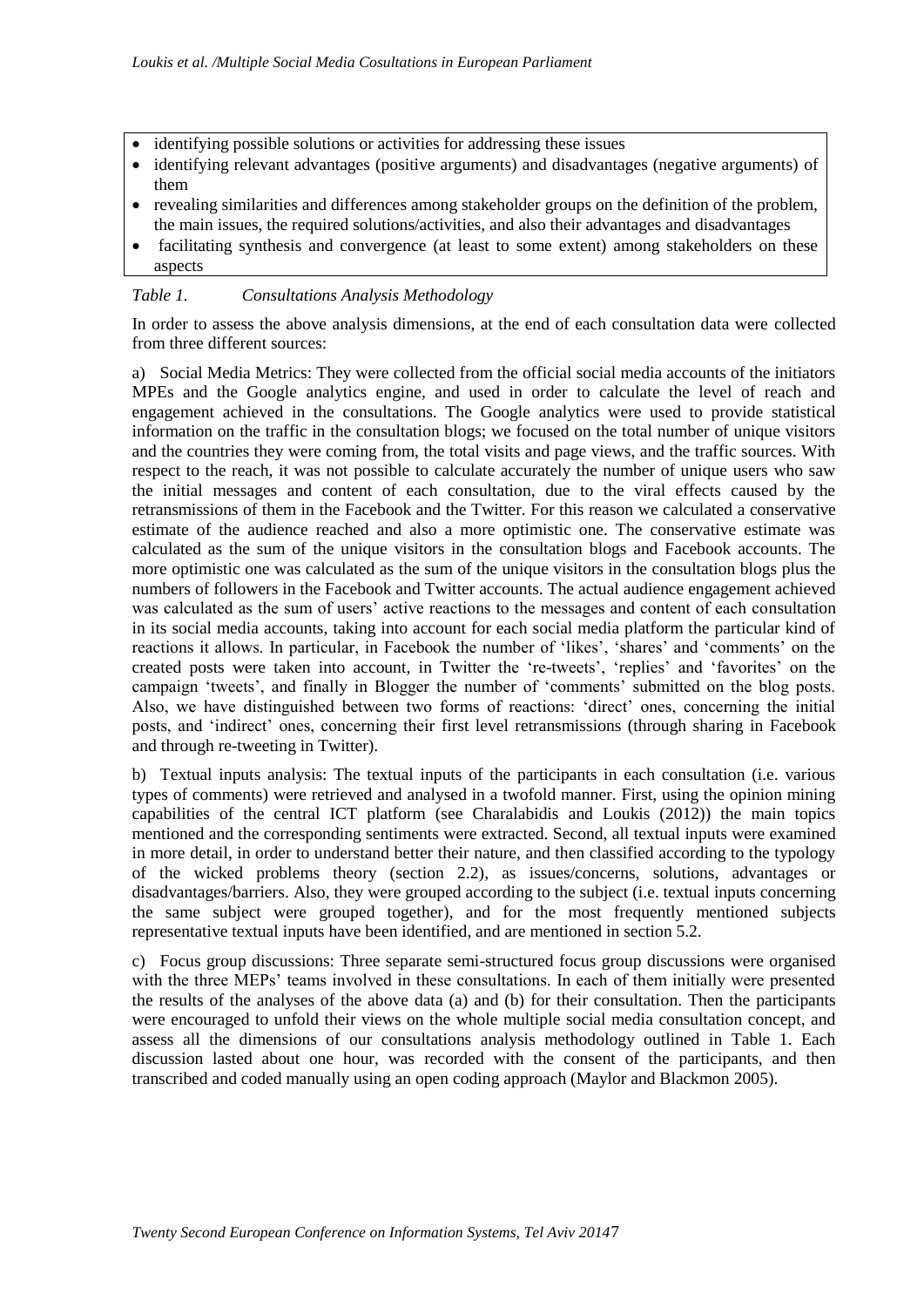# 5 Results

### **5.1 Social Media Metrics**

The reach estimations we calculated as described in the previous section 4 lead to the conclusion that the messages and content published by the three MEPs in these consultations reached large numbers of citizens. In particular, the conservative estimation of their reach (= sum of the unique visitors in the consultations" blogs and Facebook accounts) is at the level of about 10,000 citizens, while the more optimistic estimation (= sum of the unique visitors in the consultation blogs plus the numbers of followers in the Facebook and Twitter accounts) is at the level of 35,000 citizens. With respect to the actual engagement of people, our estimations according to the previous section 4 indicate that the consultation posts have generated 5,869 direct and indirect reactions. The above results provide a first positive evidence that the multiple social media policy consultations enables us to communicate messages and multimedia content concerning the problem we want to create public policy for, to large numbers of citizens, and also to obtain their reactions, which can be quite useful for the initial formulation of the policy.

### **5.2 Textual Inputs Analysis**

Next, for each consultation we analysed the textual inputs of the participants as described in section 4. In the first consultation the main question under discussion was how we can improve the gender balance among non-executive directors of companies, and what activities and measures should be undertaken in order to achieve the target of 40% women presence in management boards by 2020 set by relevant EU draft directives. Most textual inputs entered by citizens concern the advantages of the EU policy under formulation for increasing women representation in top management positions (which can be viewed as a high level "solution" direction according to the wicked problems theory terminology). A number of specific advantages of this policy have also been mentioned, which are summarized by the following contribution: "*women bring another dimension to corporate governance and decision-making in general, because of their special qualifications, such as multitasking, and the world with more women in leadership positions would be safer and more effective and lead to social, economic, and cultural progress*". Also, many textual inputs - mainly by women - stressed the barriers to their participation in management boards (which can be characterised as "issues" according to the wicked problems theory terminology, directly associated with the above "solution"), such as the negative prejudice towards women"s skills, differences among the relevant legal frameworks in different EU countries, and factors that influence negatively women's professional evolution and prospects, such as family responsibilities, and the time required to best serve their different roles, leading finally to less women pursuing higher positions than men.

However, there was only a small number of textual inputs proposing solutions to the above issues (barriers), with most of them being concerning either cultural or legislative changes. The former propose changes in peoples" behaviors and mentalities, and overcoming relevant stereotypes. As it was characteristically said "*It is time to overcome the discrimination against women", "Not to force equal behavior and imitation, but equal treatment and equal opportunities*", but "*equality is matter of culture and education, so strategies should be start from there*". The latter propose modifications in the relevant legislation, e.g. to include the 40% women representation target of relevant EU draft directives not only non-executive positions, but also executive ones in management boards; also, this to apply to SMEs as well, or even to all companies of the private and public sector. Summarizing, in this first pilot we received useful textual contributions, concerning mainly advantages of the initial solution direction, and also issues - barriers with respect to its realisation. On the contrary, there were much fewer proposals of solutions, mainly general ones, while there was a lack of more specific solutions" proposals, and also advantages and disadvantages of them.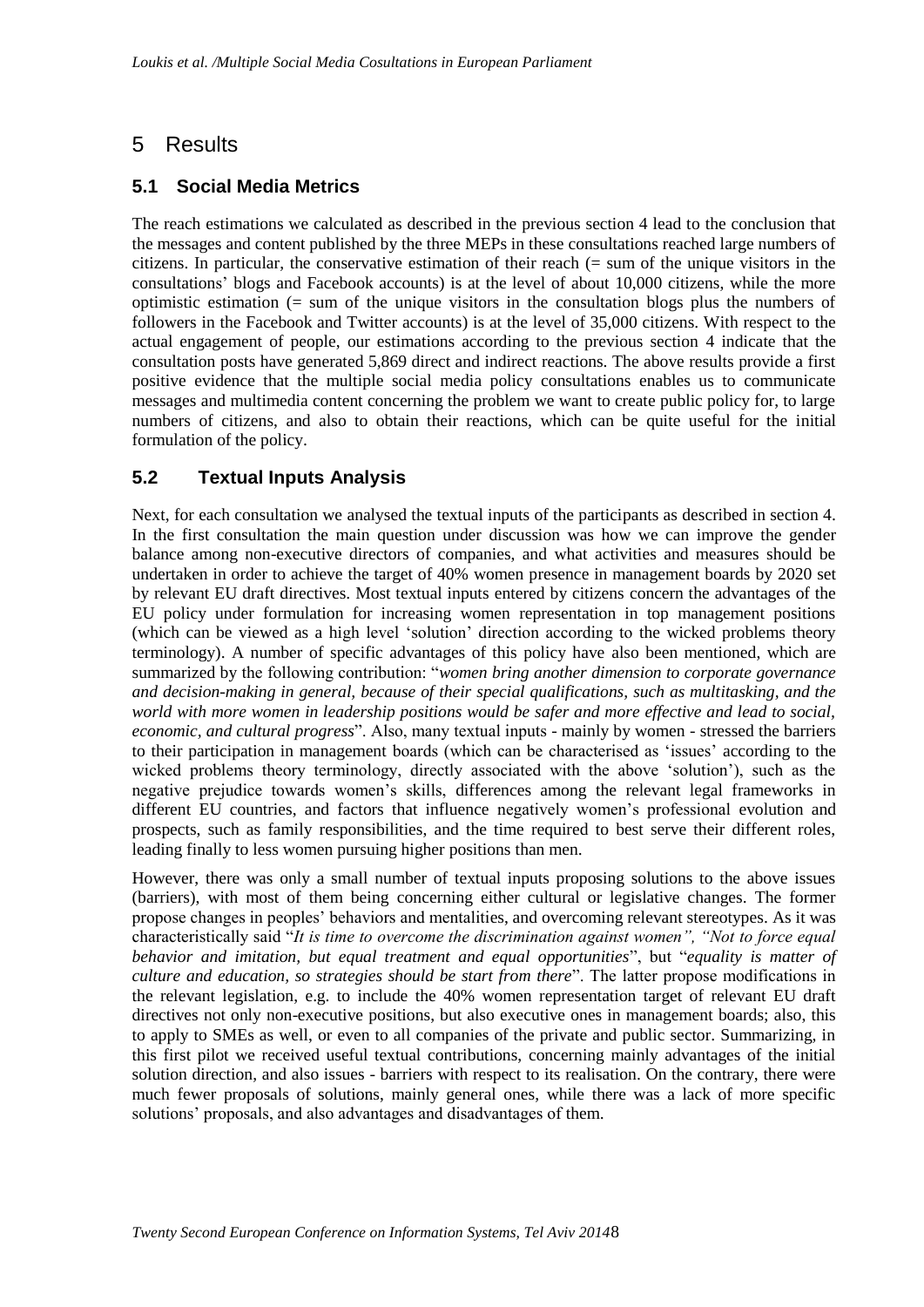The second consultation concerned the current severe socio-economic crisis in the European South. Most textual inputs collected referred to issues raised by participants, concerning either the insufficiency of current austerity measures forced by the European institutions for overcoming the crisis, or perceived causes of the crisis. For instance, with respect to the former a posting mentioned that "*austerity measures, do not contribute to economic improvement*". Regarding the latter there was a convergence on the main causes of the problem: "*the division between North and South*", "*left and progressive is absent from European politics*" and "*the barbarism of the Northern countries*". Some other textual inputs proposed general solution directions. The majority of them referred to required transformations in government institutions, including the "*establishment a healthy state machine*", "*elimination of corruption*", "*consolidation of the public sector*", "*Less favouritism and customer relationships from politics*". Some others mentioned the need for cultural change in public sector agencies, and in the society in general, as an important prerequisite. Summarizing, in this second pilot most textual contributions are perceived critical issues concerning the main problem, with only few of them mentioning ot pointing towards specific solution directions. Also, it should be noted that both the above issues and proposed solution directions were not "politically balanced", but rather biased towards a social-democrat direction (as in this pilot the initiator MEP was from the Socialist-Democrat group of the European Parliament).

Finally, the third consultation concerned the exploitation of wind energy as an alternative renewable energy source. In this debate two distinct clusters of participants were clearly identified. The first cluster includes participants who are against the massive exploitation of wind power for energy generation (which can be viewed as a high level "solution" direction according to the wicked problems theory terminology); nearly all their textual inputs highlight disadvantages, such as the negative environmental consequences from the installation of wind parks ("*wind turbines threaten environment, animals, birds, etc.*"), their high cost ("*the installation and maintenance cost are prohibitive*"), the lack of efficient technologies for storing wind energy ("*neither wind nor electricity produced can be stored, so wind power is fundamentally incompatible with energy networks*"), while concerns about the financial feasibility and profitability of wind energy have also been expressed. We also had a few textual inputs from this cluster proposing alternative solutions, such as better management and more efficient use of energy resources, for instance "*using energy efficient appliances and machines both for consumers and for the industry*". The second cluster includes participants who recognize the benefits from the exploitation of the renewable wind energy sources, but are to some extent concerned about its risks and disadvantages. Many of their textual inputs mention benefits and advantages of the installation of wind parks, as a sustainable way to cover part of the energy needs, however at the same time they accept some of the risks and disadvantages mentioned by the first cluster. Some other textual inputs from this cluster propose ideas for addressing the disadvantages/issues, for instance "*feasibility studies can be conducted by independent bodies*", or for the efficient exploitation of wind energy, such as "*combination of wind energy with other renewable energy sources (e.g. geothermal, solar, hydroelectric)*", "*construction of third generation systems*", "*installation of wind turbines for urban environment*". It should be noted that some degree of convergence between these two clusters has been developed, despite their differences, concerning the problems and disadvantages of wind energy.

Summarizing, this third consultation differs from the first two, in that it has revealed two clusters having different positions on wind energy exploitation, with the first of them being negative and posting mainly disadvantages, and the second being positive and posting both advantages and proposals for addressing the inherent disadvantages and improving exploitation efficiency, leading finally to some degree of convergence. In this consultation we had more proposals for solutions and actions that should be taken, and also more specific ones, than in the first two consultations. Furthermore, though the majority of the proposals referred to actions to be taken by government institutions, we also had interesting proposals for cooperations and synergies between different social actors, including government agencies of various layers, civil society, educational organizations and industry. Therefore we can conclude that this third consultation has provided more basis and support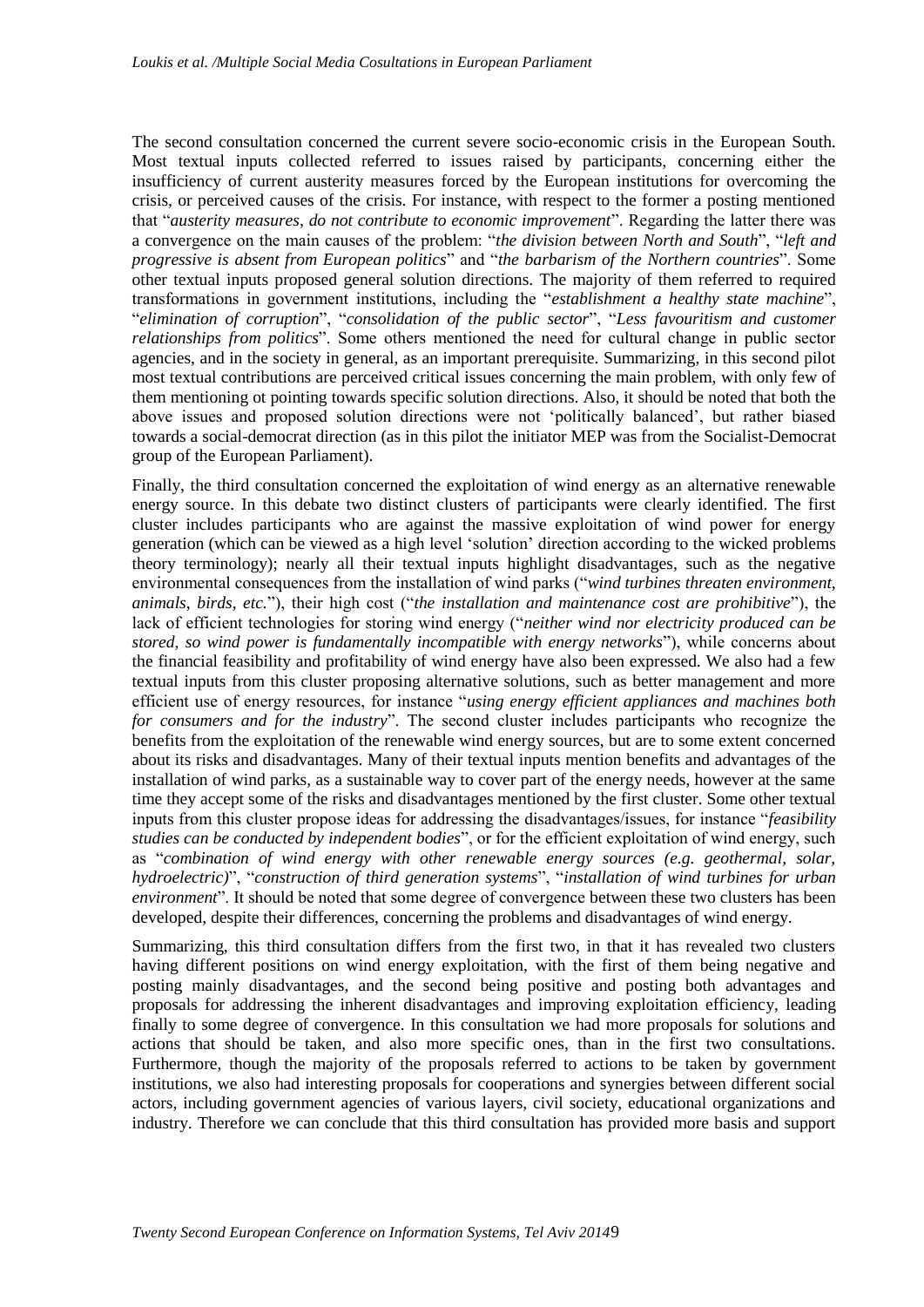for the formulation of European Parliament policies on wind energy exploitation, and also for the mobilisation of other social actors as well, in order to increase overall effectiveness. The main reason suggested for this in the corresponding focus group discussion was that in this consultation there was a strong emphasis on building a wide and diverse community to participate in the consultation, beyond the followers-friends of the social media accounts of the initiator MEP (e.g. many diverse civil society organizations with strong interest and extensive knowledge on wind energy, and renewable energy sources in general, were invited, covering a wide range of different views and perspectives). This indicates that the quality and diversity of the communities of these policy consulations is quite important for their success.

### **5.3 Focus Group Discussions**

In all three focus group discussions there was a wide agreement that these multiple social media consultations constitute a time and cost efficient method to communicate a social problem to a wide audience "*that an MEP will be unable to reach under other conditions*" and achieve high levels of reach, in order to stimulate and motivate them to think about possible policies for addressing the problem, and to express their relevant ideas, knowledge and opinions. They enable much wider reach and participation of more citizens (individuals or representatives of affected citizens" groups) in comparison with the traditional methods already used by the European Parliament for conducting consultations on various problems and policies (such as physical events and meetings with representatives of the most important stakeholders), with lower effort and cost. This app enables 'widening' policy consultation in the European Parliament, and involving a wider circle of stakeholders" representatives, and also the general public. It can be especially useful for involving younger target groups in such debates, which seems difficult to be achieved currently with the traditional consultation methods. According to one of the involved MEP Assistants, it can be a valuable complementary activity that increases awareness and participation by "*transferring the consultation outside the events we usually organise*".

Furthermore, the participants in the focus group discussions believe that these consultations provided a useful "high level" picture about advantages and disadvantages of existing general policy directions on the topics under discussion (e.g. for increasing women representation in top management positions, overcoming the socio-economic crisis in the European South, exploiting wind energy), and also important issues and barriers, as perceived by various social actors. This information is quite useful for the detailed design of policies and specific actions, aiming to exploit the above advantages, and manage disadvantages, issues and barriers, and also for the design of appropriate communication actions if necessary. Overall, the participants in the focus group discussions characterised the approach as a valuable tool for gathering the main issues on which public policies on a particular social problems should focus on, as perceived by social actors, and for collecting some interesting relevant ideas, knowledge and opinions, since it allows "*hearing citizens" voices as an initial formulation of ideas*". As underlined by one of the MEP Assistants "*the outcome of the campaign provided an identification of the issues that should be taken in consideration in the formation of solutions, as input coming from society*".

However, it was mentioned that they would expect these multiple social media consultations to provide them not only a "high level" picture, but also to go into more detail and depth concerning issues, solutions, advantages and disadvantages. Therefore it was suggested that in order to achieve this the information collected from such a consultation should be processed, and then used for subsequent more focused consultations on specific sub-topics and social actors with strong interest and extensive knowledge and experts. Furthermore, it was mentioned that the topic of the second pilot (socio-economic crisis in the European South) was quite complex, so proposing specific solutions and activities for addressing it requires extensive study by experts (which is to some extent in progress by various European institutions and research centres). Therefore a realistic expectation from such a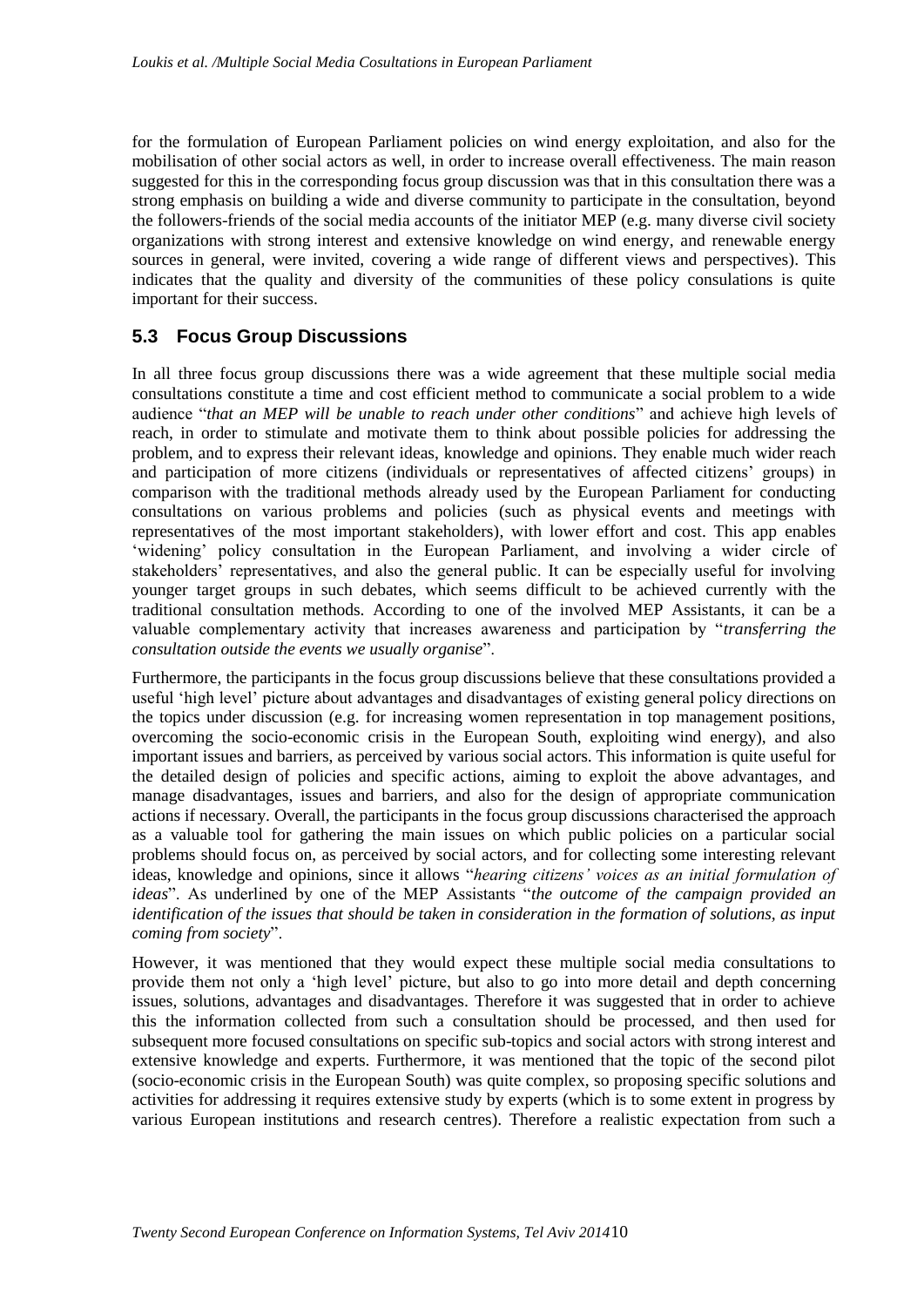social media consultation is the collection of the main issues and solution directions perceived by social actors. One of the involved MEP Assistants said:"*We did not manage to find out the solution on the European South Crisis, but we didn"t target on this: we wanted to listen to citizens" opinions on the issues that we should be concerned with*". So it was widely agreed that the outcomes of these multiple social media consultations should be combined and integrated with the outcomes of other consultations usually conducted by the European Parliament with the traditionalmethods and of experts' studies.

Another weakness mentioned was that in the first two consultations we did not have "balanced debates", with different and diverse views and perspectives being expressed; so we did not have the opportunity to identify groups with different opinions, and have confrontations and convergences, which are, as mentioned in section 2.1, quite important for the creative development of innovative policies and actions for addressing social problems. On the contrary, this weakness did not appear in the third consultation (on the exploitation of wind power), in which we had a more balanced and pluralistic debate, in which two different opinion clusters were identified, and a higher diversity of views and opinions were expressed, providing finally more assistance and support for the formulation of public policy. This is attributed by the participants in the corresponding focus group discussion to the fact that in this consultation there was particularly strong emphasis and great effort for built a wide and diverse community, by inviting a big number of civil society organizations with strong interest and extensive knowledge on wind energy, and renewable energy sources in general, and also diverse perspectives and orientations; this happened in the other two consultations as well, but to a much smaller extent. Furthermore, it was mentioned that while in the usual traditional consultations conducted by the European Parliament there is participation of a variety of diverse stakeholders, having different opinions and perspectives, this multiple social media consultation approach poses the risk of discussions among like-minded individuals belonging to the networks of the initiator MEP, leading to reduced diversity of opinions and perspectives; this reduces the richness of the consultation (and of the identified issues, solutions, advantages, disadvantages) and its creativity, and does not assist much in identifying stakeholder groups with different opinions and perspectives, understanding the similarities and differences among them, and facilitating synthesis and convergence. Hence, it was recommended that it is critical that such consultations should not be based only on social media accounts and networks of one MEP; they should exploit social media accounts and networks of several MEPs of different political groups and orientations, and also of other social actors, which enable access to a wide range of diverse communities with interest in and knowledge on the topic under discussion.

### 6 Conclusions

In the previous sections we have analysed from a public policy perspective three multiple social media consulations conducted by MEPs. For this purpose we developed an analysis methodology based on sound theoretical foundations from the political sciences: the wicked problems theory.

The evidence collected from the above consultations indicates a good potential of this multiple social media consultation approach to disseminate to a wide audience, with low cost and effort, multimedia content about a social problem, and to stimulate and motivate them to think about possible policies and actions for addressing it, and to express their relevant ideas, knowledge and opinions. It enables 'widening' policy consultation in the European Parliament, and involving a wider circle of stakeholders" representatives, and also the general public. This can be very useful, taking into account the long and extensive debate about the EU "democratic deficit" (Chryssochoou 2007), since one of its main dimensions is the limited accessibility of EU institutions to the ordinary citizens. These consultations generated useful information concerning advantages and disadvantages of existing general policy directions on the corresponding problems, important issues and application barriers, as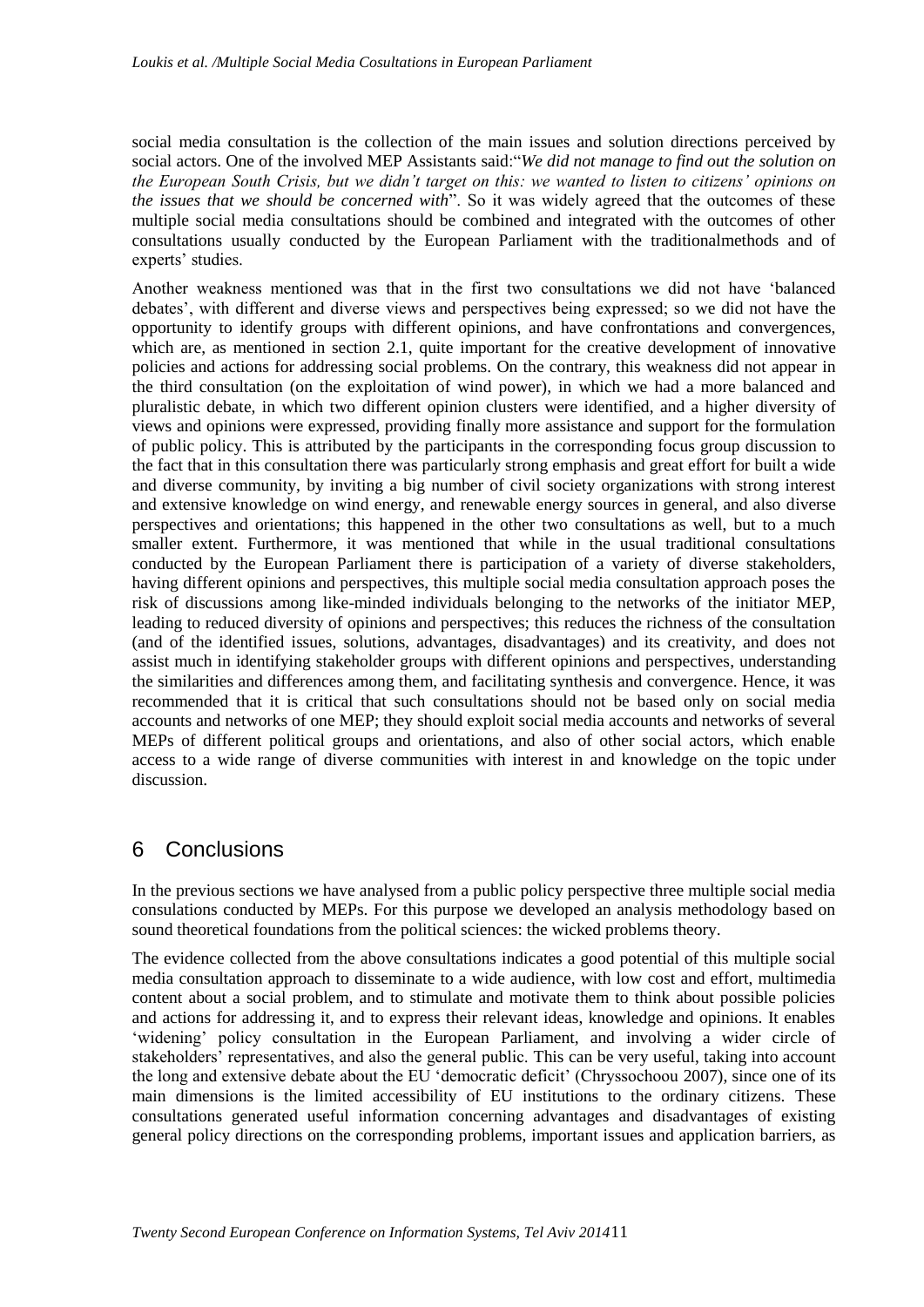perceived by social actors, and also some "high-level" solution directions. This information constitutes a useful basis and support for the more detailed design of public policies and their elaboration into specific actions. However, in order to go into more discussion depth it will be necessary to conduct a series of such social media consultations, probably with different thematic focus and participants each. Also the outcomes of such multiple social media consultations should be combined with the outcomes of other "traditional" consultations, and also of experts" studies.

It has been concluded that a critical precondition for the success of this approach is to build wide, diverse and pluralistic communities for these social media consultations, including social actors with strong interest and good knowledge of the particular problem, and also different orientations and perspectives, extending beyond the networks of the initiator. This results in more balanced, pluralistic and productive debates, and enables identifying stakeholders' clusters with different opinions, understanding similarities and differences among them, and facilitates confrontations and convergences. These are highly important for modern public policy making, due to the "wicked" nature of most social problems that public policies aim to address (section 2.2). Also, they lead to more creative and innovative identification of policies and actions for addressing various dimensions of complex social problems. However, if this critical precondition is not fulfilled, this approach can lead to consultations among "like-minded" individuals/social actors belonging to the networks of the initiator MEP, resulting in reduced diversity of opinions and perspectives, and finally providing limited support for public policy formulation and addressing its inherent difficulties. These findings are in line with previous private sector innovation research, which concludes that the exchange of knowledge and opinions among diverse individuals with different experiences and knowledge promotes innovation, and that ICT can be very useful for this (Nerkar and Paruchuri 2005; Cassiman and Veugelers 2006; Thomke 2006; Meyer 2010). Also, they are in line with previous research on creativity, which emphasizes the positive impact of diverse social networks on creative performance (Garfield et al. 2001; Perry-Smith and Shalley 2003; Wu and Chang 2013).

The findings of our study provide some evidence in favour of the "innovation hypothesis" (Schweitzer 2008; Larsson 2013) outlined in section 2.2, indicating that this multiple social media consultation approach can lead to innovations in political communication along four out of the six innovation dimensions proposed by Schweitzer (2008): more efficient and extensive dissemination of information from politicians to citizens, more dialogue and interaction among them (at the structural level), and also more substantial policy discussions, and more "positive style" with fewer political attacks (at the content level).

This study has interesting implications for research and practice. With respect to research, it opens up a new direction of research on the use of social media by government from a public policy perspective, and also proposes a framework for this research, which is based on sound theoretical foundations from political sciences research. With respect to practice, our findings provide useful guidance to both government agencies management and elected representatives for the effective exploitation of these recently emerged and highly popular social media platforms in policy making processes. However, further research is required in the above directions, for investigating the use of social media for supporting various stages of the policy making cycle, by government institutions of different types and levels, and for different kinds of policies and social problems. Also, it is necessary to examine the combination of these multiple social media consultations, with consultations based on other more structured ICT tools, such as structured forums (Loukis and Wimmer 2012), for supporting public policy making.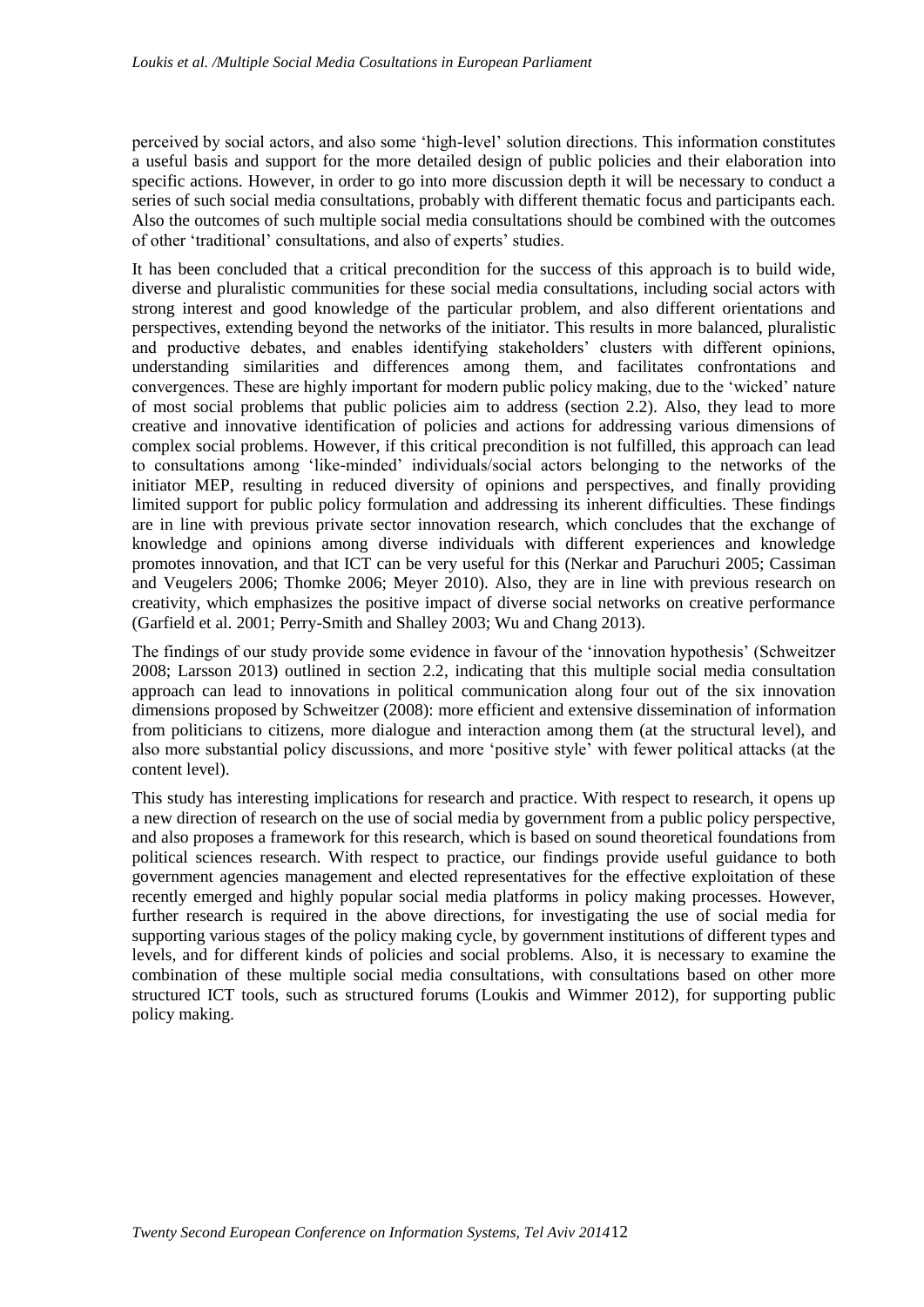### References

- Bertot, J. C., Jaeger, P. T. and Grimes J. M. (2012). Promoting transparency and accountability through ICTs, social media, and collaborative e-government. Transforming Government: People, Process and Policy,  $6(1)$ ,  $78 - 91$ .
- Bertot, J. C., Jaeger, P. T. and Hansen, D. (2012). The impact of policies on government social media usage: Issues, challenges and recommendations. Government Information Quarterly, 29, 30-40.
- Bonsón, E., Torres, L., Royo, S. and Flores, F. (2012) Local e-government 2.0: Social media and corporate transparency in municipalities, Government Information Quarterly, 29, 123–132.
- Bovaird, T. (2007). Beyond engagement and participation: User and community coproduction of public services. Public Administration Review, 67 (5), 846–860.
- Brabham, D. C. (2008). Crowdsourcing as a Model for Problem Solving: An Introduction and Cases. Convergence: The International Journal of Research into New Media Technologies, 14 (1), 75-90.
- Brabham, D. C. (2012). Crowdsourcing: A Model for Leveraging Online Communities. In: A. Delwiche and J. Henderson (Eds.) The Routledge Handbook of Participative Cultures, Routledge.
- Cassiman, B. and Veugelers, R. (2006). In Search of Complementarity in Innovation Strategy: Internal R&D and External Knowledge Acquisition. Management Science, 52 (1), 68-82.
- Charalabidis, Y. and Loukis, E. (2012). Participative Public Policy Making Through Multiple Social Media Platforms Utilization. International Journal of Electronic Government Research, 8 (3), 78- 97.
- Chesbrough, H. W. (2003). Open Innovation: The New Imperative for Creating and Profiting from Technology, Harvard Business School Press, Boston, Massachusetts.
- Chesbrough, H. W. and Crowther, A. K. (2006). Beyond high-tech: early adopters of Open Innovation in other industries. R&D Management, 36 (3), 229–236.
- Chesbrough, H. W. and Appleyard, M. M. (2007). California Management Review, 50 (1), 57-76.
- Chryssochoou, D. (2007). Democracy and the European polity. In European Union Politics 2nd edition (Cini M. Ed.), Oxford University Press, Oxford, UK.
- Chun, S. A. and Luna Reyes, L. F. (2012). Editorial Social media in government. Government Information Quarterly, 29, 441–445.
- Chun, S. A., Shulman, S., Sandoval, R. and Hovy, E. (2010) Government 2.0: Making connections between citizens, data and government, Information Polity, 15 (1/2), 1-9.
- Conklin, J. (2003). Dialog Mapping: Reflections on an Industrial Strength Case Study. In Visualizing Argumentation: Software Tools for Collaborative and Educational Sense-Making (Kirschner, P., Buckingham Shum, P. and Carr C. Eds.), Springer Verlag, London, UK.
- Conklin, J. and Begeman, M. (1989). gIBIS: A tool for all reasons. Journal of the American Society for Information Science, 40 (3), 200–213.
- Criado, J. I., Sandoval-Almazan, R., Gil-Garcia, J. R. (2013). Government innovation through social media. Government Information Quarterly, 30 (4), 222-230.
- Dodgson, M., Gann, D. and Salter, A. (2006). The Role of Technology in the Shift Towards Open Innovation: The Case of Procter & Gamble. R&D Management, 36 (3), 333-346.
- Enkel, E., Gassmann, O. and Chesbrough, H. (2009). Open R&D and Open Innovation: Exploring the Phenomenon. R&D Management Journal, 39 (4), 311-316.
- Garfield, M. J., Taylor, N. J., Dennis, A. R., and Satzinger, J. W. (2001). Research Report: Modifying Paradigms - Individual Differences, Creativity Techniques, and Exposure to Ideas in Group Idea Generation. Information Systems Research, 12 (3), 322-333.
- Hilgers, D. and Ihl, C. (2010). Citizensourcing: Applying the concept of open innovation to the public sector. The International Journal of Public Participation, 4(1), 67–88.
- Howe, J. (2008). Crowdsourcing, why the power of the crowd is driving the future of business. Crown Business, New York.
- Kunz, W. and Rittel, H. (1979). Issues as Elements of Information Systems. Working Paper No. 131, University of California, Berkley.